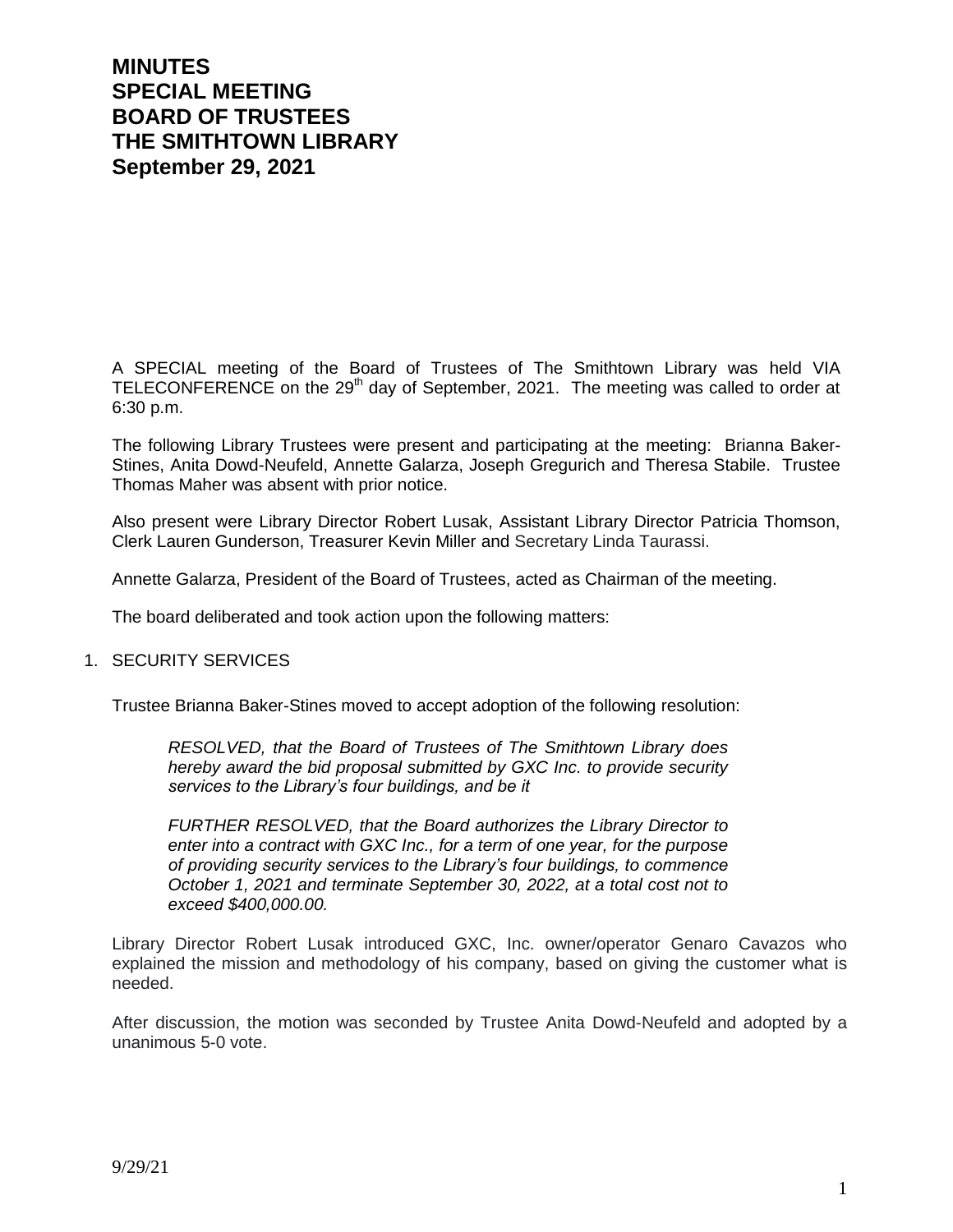### 2. MANAGEMENT CONFIDENTIAL EMPLOYMENT AGREEMENT

The Library Director explained the process involved in canvassing the Civil Service list for the position of Business Manager I and noted that interviews for the position were conducted by the Director, Assistant Director and Treasurer. Treasurer Kevin Miller noted that Ms. Piano was well suited for the position with experience in budget development, risk management, insurance, contracts, board resolutions, state reports and state aid management.

After discussion Trustee Brianna Baker-Stines moved to accept adoption of the following resolution:

*RESOLVED, that effective October 18, 2021, the employment agreement between The Smithtown Library and Business Manager I Jennifer Piano be approved as presented.*

The motion was seconded by Trustee Theresa Stabile and adopted by a unanimous 5-0 vote.

### 3. MEMORANDUM OF AGREEMENT

Trustee Anita Dowd-Neufeld moved to accept adoption of the following resolution:

*RESOLVED, that the Board of Trustees of The Smithtown Library hereby ratifies the Memorandum of Agreement dated September 28, 2021, entered into between the negotiating committees for The Smithtown Library and CSEA, Smithtown Library Unit, for a successor contract to the collective bargaining agreement that expires December 31, 2021 (which has been approved by the membership of the CSEA); said contract to be in effect from January 1, 2022 through December 31, 2023, and be it* 

*FURTHER RESOLVED, that the Board of Trustees of The Smithtown Library authorizes the Library Director to execute a collective bargaining agreement incorporating the terms of the September 28, 2021 Memorandum of Agreement.*

The motion was seconded by Trustee Brianna Baker-Stines and adopted by a unanimous 5-0 vote.

- 4. Library Director Robert Lusak informed the Library Board that there is an opening for a trustee to represent the towns of Smithtown and Huntington on the Suffolk Cooperative Library System Board of Trustees. The term will run from January 5, 2022 through December 31, 2024. Anyone interested should contact the Library Director prior to the deadline of October 19, 2021.
- 5. Library Board President Annette Galarza reported that the next regular meeting of the Board of Trustees is scheduled for Tuesday, October 26, 2021 at 6:30 p.m. at the Nesconset building.